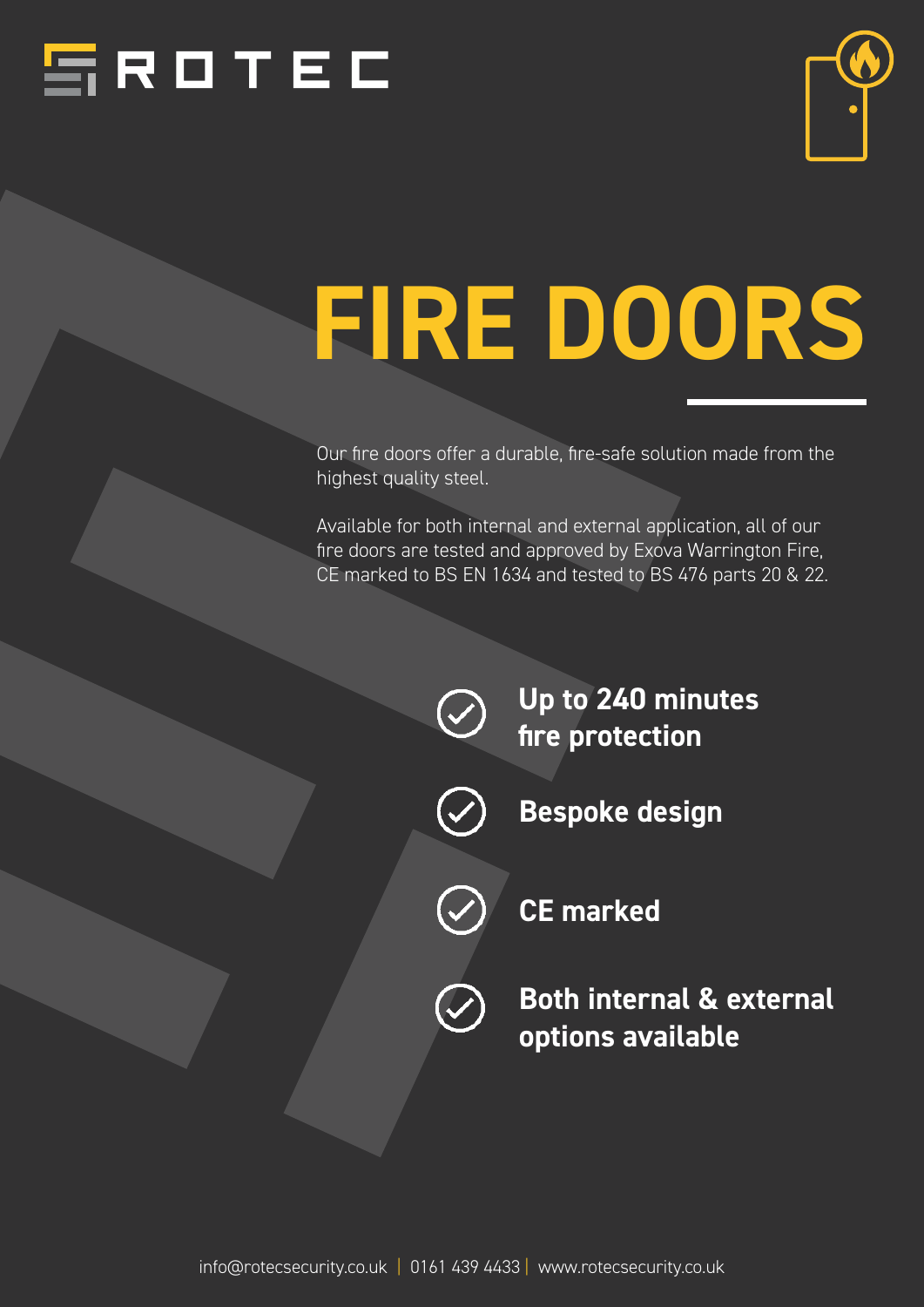

#### *Please note: all information in this data sheet is to be used as a guide only. Multiple configurations and hardware options available. Please enquire for a bespoke quotation.*

## Rotec Fire Doors

Our fire doors are available in four configurations, each providing an increased level of fire protection.

| <b>FIRE DOOR</b>  | <b>FIRE DOOR</b>  | <b>FIRE DOOR</b>   | <b>FIRE DOOR</b> |
|-------------------|-------------------|--------------------|------------------|
| 30                | 60                | 120                | 240              |
| Up to             | Up to             | Up to              | Up to            |
| <b>30 Minutes</b> | <b>60 Minutes</b> | <b>120 Minutes</b> | 240 Minutes      |
| protection        | protection        | protection         | protection       |

#### Opening Configurations

- Single and double outward opening doorsets
- Single and double inward opening doorsets

#### Sizes

All measurements are in millimetres (mm).

| <b>Internal Doors</b> | <b>Min Width</b> | Max. Width | Min. Height | <b>Max Height</b> |
|-----------------------|------------------|------------|-------------|-------------------|
| <b>Single Door</b>    | 700              | '365       | 1000        | 2762              |
| <b>Double Door</b>    | 300              | 2639       | '000'       | 2762              |

| <b>External Doors</b> | <b>Min Width</b> | Max. Width | Min. Height | <b>Max Height</b> |
|-----------------------|------------------|------------|-------------|-------------------|
| <b>Single Door</b>    | 700              | '355       | 200         | 2825              |
| <b>Double Door</b>    | 200              | 2640       | 200         | 2825              |

Unequal splits available. Minimum passive leaf of 300mm and minimum active leaf of 500mm. Maximum sizes may vary on specification. Please enquire for further information.

## Door Leaf

- Material: 1.5mm Zintec Steel
- Rockwool Infill
- 45mm thick door leaf with astragal lip to closing edge

# Door Frame

- Frame and architraves: Material 1.5mm Zintec steel. Profile Single Rebated 38mm x 100mm
- All doors are provided with fire/smoke seals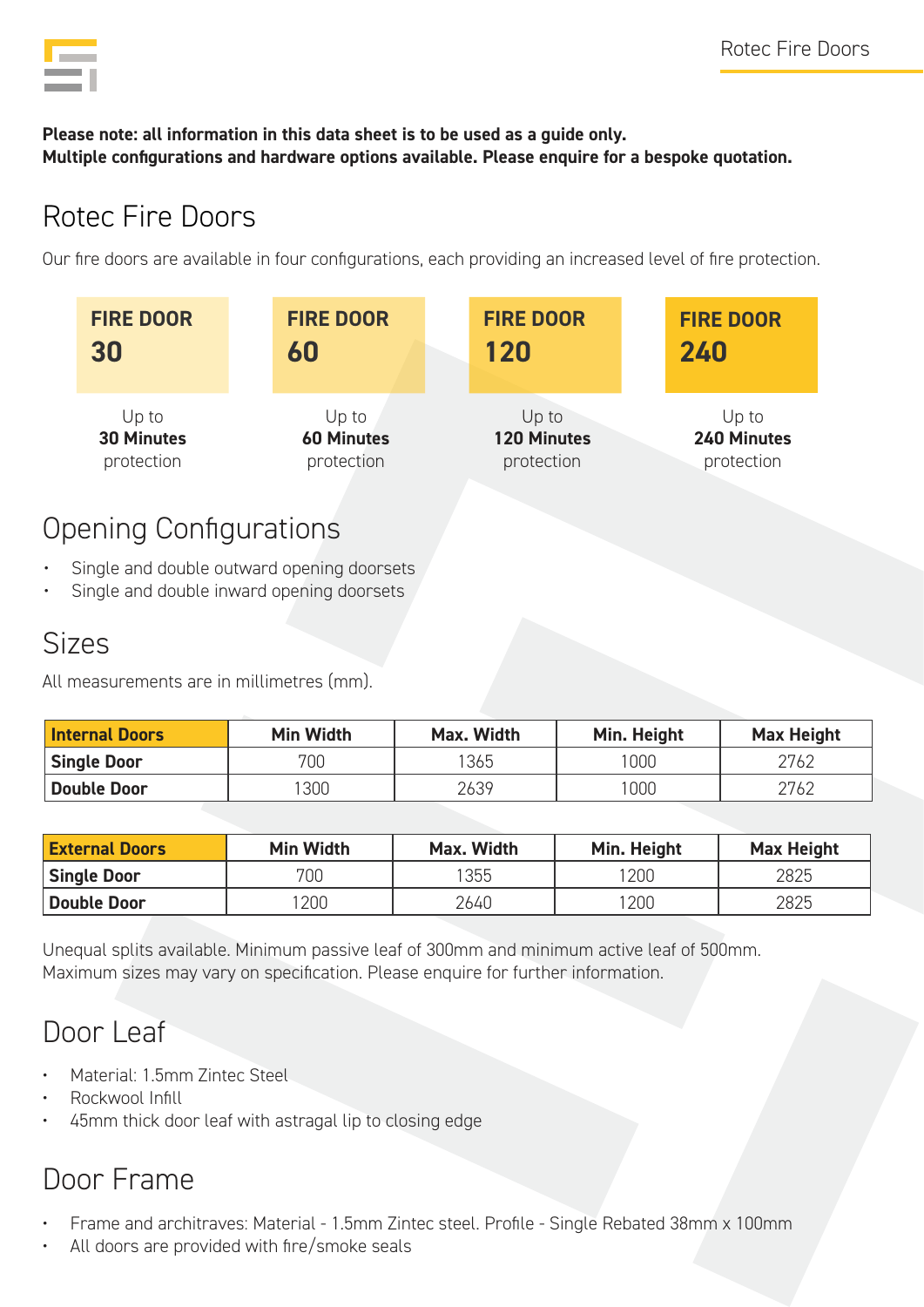

# Frame Detail





#### Meeting Stile **Meeting Stile** Meeting Stile Assessment and the Stile Assessment and Threshold



Single Double





12.7mm DDA compliant aluminium threshold complete with neoprene seal for smoke control.

## Hardware available

Fitted with Zero personnel hardware as standard. Panic furniture available as well as access control options of a Maglock or Solenoid lock.

Please note a door closer is mandatory on any fire rated door.

#### Finishes

Doors are Polyester Powder coated from our comprehensive RAL colour range in a matt, metallic or textured finish. You can find our *[RAL colour chart here.](https://www.rotecsecurity.co.uk/wp-content/uploads/2021/11/RAL-Colour-Chart.pdf)*

Stainless Steel finish and BS finishes available on request. Non-Standard finishes also available on request.